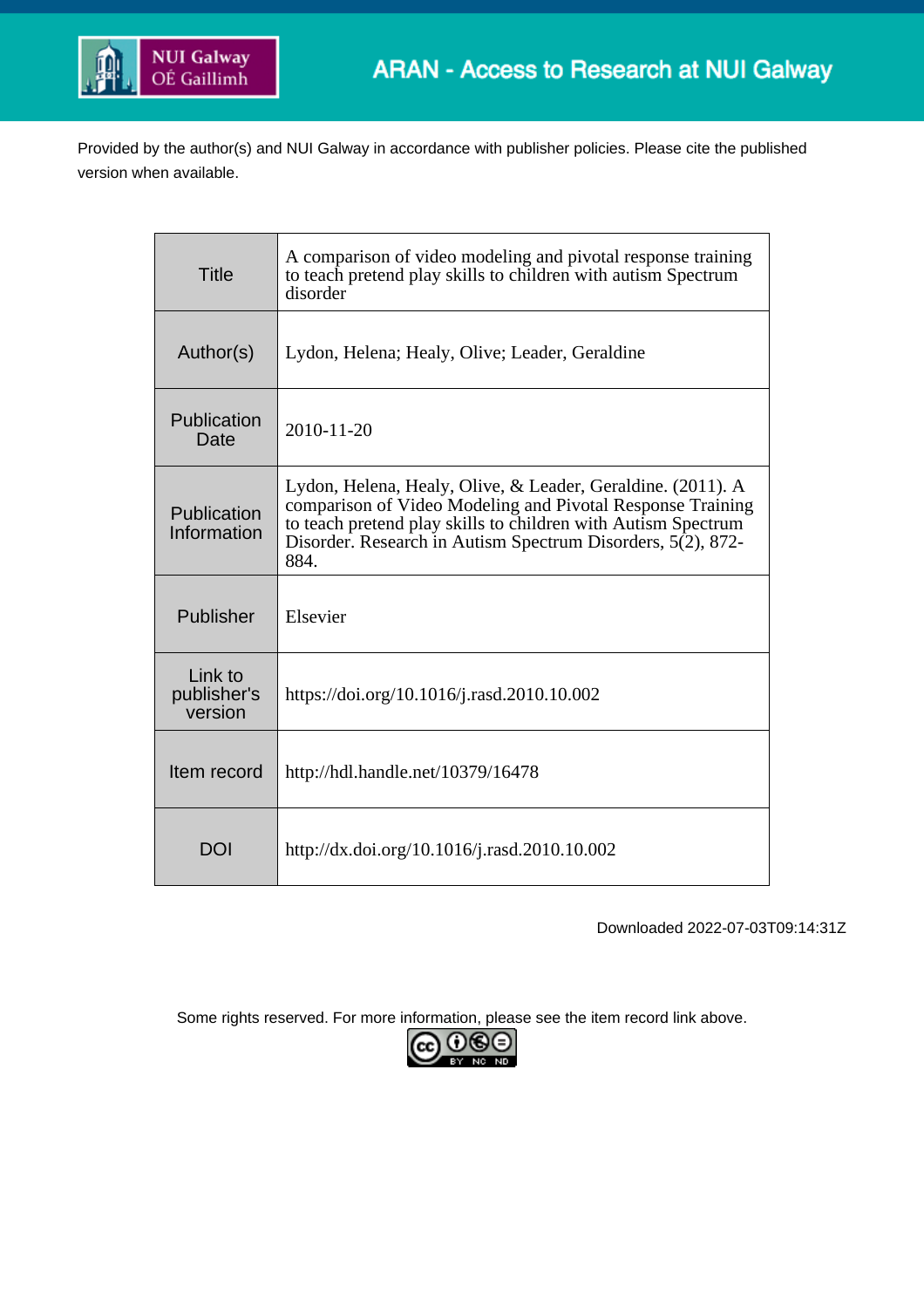Contents lists available at [ScienceDirect](http://www.sciencedirect.com/science/journal/17509467)



# Research in Autism Spectrum Disorders

Journal homepage: http://ees.elsevier.com/RASD/default.asp



# A comparison of Video Modeling and Pivotal Response Training to teach pretend play skills to children with Autism Spectrum Disorder $\hat{\sigma}$

Helena Lydon, Olive Healy \*, Geraldine Leader

National University of Ireland, Galway, Ireland

#### ARTICLE INFO

Article history: Received 19 February 2010 Received in revised form 7 October 2010 Accepted 12 October 2010

Keywords: Autism Spectrum Disorder Pretend play skills Pivotal Response Training Video Modeling

## ABSTRACT

This study aimed to directly compare the effectiveness of Pivotal Response Training (PRT) and Video Modeling (VM) in the acquisition and generalization of scripted play verbalizations and actions as well as the use of novel statements or actions in both the training and generalization settings. All five participants were exposed to both conditions and were randomly assigned to the sequence of treatment conditions: participants in Sequence 1 received Condition 1 (VM) followed by and Condition 2 (PRT); participants in Sequence 2 received Condition 2 followed by Condition 1. Results showed a significant increase in the number of play actions for both the PRT and VM conditions in the training environment, with greater increases evident as a result of PRT. Significant increases were also found in the number of play actions in PRT compared to VM in the generalization environment.

- 2010 Elsevier Ltd. All rights reserved.

Autism Spectrum Disorder (ASD) is a pervasive developmental disorder which is characterised by social difficulties, communicative limitations, and a restricted range of interests and behaviors. The DSM-IV-TR specifies that communication difficulties include a delay in or absence of spoken language, imitation, and pretend play deficits [\(American Psychiatric Association, 2000\)](#page-12-0). Impairment in play skills is a well-documented feature of ASD. Children with ASD demonstrate limited appropriate use of toys and have specific impairments in symbolic and sociodramatic play [\(Baron-Cohen, 1987; Stahmer, 1995\)](#page-12-0). Children with ASD rarely engage in creative, spontaneous play activities exhibited by typically developing peers. Rather, they often engage in repetitive and ritualistic actions with toys. They may use toys in a stereotyped manner or line toys up by shape or colour ([Paterson & Arco, 2007; Stahmer, 1999](#page-13-0)). Instruction in play skills is an important aspect of instruction for children with ASD as it facilitates social integration and has been correlated with improvements in language, social skills and general cognitive functioning ([Bates, 1979; Dauphin, Kinney, & Stromer,](#page-12-0) [2004; Sigman & Ungerer, 1984](#page-12-0)). Play facilitates the acquisition of many aspects of language, including nonverbal cues, turn taking, joint attention, regulation of behavior through requesting, and other social behaviors [\(Terpstra, Higgins, &](#page-13-0) [Pierce, 2002](#page-13-0)).

[Lifter, Sulzer-Azaroff, Anderson, and Cowdery \(1993\)](#page-13-0) highlighted the importance of considering the developmental appropriateness of a play activity when teaching play skills to preschool children with ASD. Results indicate that children consistently demonstrate more acquisition and generalization of the developmentally appropriate activity when the developmental readiness of the child is considered. In a similar study [Stahmer \(1995\)](#page-13-0) found that children with autism and

 $*$  This research was conducted by the first author under the supervision of the second and third authors in partial fulfillment of the requirements for her MA degree in ABA at NUI, Galway. The authors would like to thank the participants, St. Catherine's Special Needs School Barnacoyle, Abalta ABA School and Olivia Murphy for their participation and assistance in conducting this research.

<sup>\*</sup> Corresponding author at: School of Psychology, National University of Ireland Galway, St. Anthony's Building, Newcastle Rd., Galway, Ireland. Tel.: +353 49 3457; fax: +353 91 521355.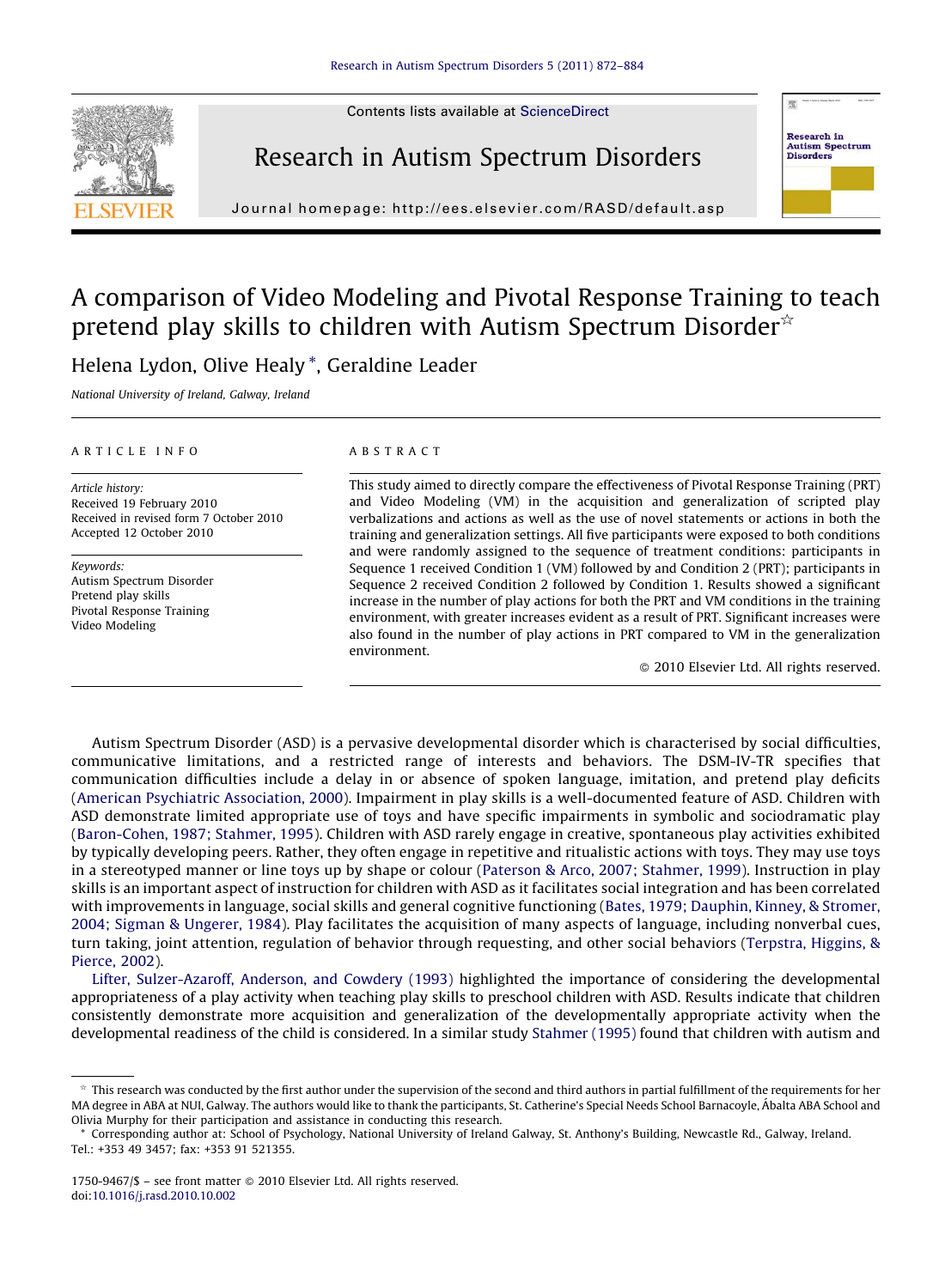typically developing children of the same language ability performed similarly, when instructed to play symbolically. These results indicate that the level of language skills and developmental levels are important to consider when teaching play skills ([Terpstra et al., 2002\)](#page-13-0).

Play behavior in typically developing children emerges in a developmental sequence ([Lifter, 2000\)](#page-13-0). Initial instances of play emerge during the first year of life in the form of sensorimotor play ([MacDonald, Clark, Garigan, & Vangala, 2005](#page-13-0)). Sensorimotor play involves the simple manipulation of the toy. By the end of the first year infants begin to combine objects in relational play. Following on from this the child develops more sophisticated play skills during the second year of life. This progression sees the development of pretend play. Pretend play consists of two subcategories: functional and symbolic play. It is during the development of this type of imaginative play that children with ASD experience the greatest difficulty. Functional play emerges first and involves the use of toys in a conventional manner (e.g. using a bottle to feed a doll or putting a toy car in a garage) ([Ozonoff & South, 2001](#page-13-0)). By 18–20 months symbolic play emerges in typically developing children. This consists of reality-oriented play or simple pretense. The child responds to an object's actual properties or expresses knowledge of its conventional use by animating a toy figure or transforming an object [\(Wolfberg, 1995\)](#page-13-0).

Research has shown that children with ASD may learn to engage in higher levels of play, such as symbolic play. [Lewis and](#page-13-0) [Boucher \(1988\)](#page-13-0) and [McDonough, Stahmer, Schreibman, and Thompson \(1997\)](#page-13-0) found that symbolic play can be elicited both verbally and through modeling. A variety of behavioral techniques have been implemented to establish, increase, and improve play skills in children with ASD ([Stahmer, Ingersoll, & Carter, 2003\)](#page-13-0). Two methods which have appeared prominently in the research literature are Pivotal Response Training and Video Modeling.

[Schreibman \(1988\)](#page-13-0) and [Koegel and Egel \(1979\)](#page-13-0) believe that children with autism have deficits in spontaneous play, during free play settings, that are not as a result of a complete inability to play. Rather, this deficit may be as a result of the fact that children with ASD find play difficult, thus leading to repeated failure during previous attempts. They believe that repeated experiences of failure result in frustration and the child may develop a lack of motivation to play ([Stahmer, 1999](#page-13-0)).

Early research indicates that increasing the motivation of the child has dramatic effects on a child's rate of learning (e.g., [Koegel & Mentis, 1985](#page-13-0)). Pivotal Response Training (PRT) is one such technique which has been developed to increase motivation and enhance generalization in children with ASD ([Koegel, O'Dell, & Koegel, 1987](#page-13-0)). PRT allows the child to choose the activity and provides systematic reinforcement of the child's behavior for all correct responses and appropriate attempts to respond [\(Stahmer, 1999](#page-13-0)).

Research on PRT has found increases in social behaviors such as positive responding following training. PRT has been widely used to increase motivation to acquire language skills in children with ASD [\(Koegel et al., 1989\)](#page-13-0). More recently the technique has proved to be extremely successful in teaching play skills to children with ASD. The success of PRT has been noted at various levels of play skills teaching: manipulative play [\(Stahmer & Gist, 2001](#page-13-0)); symbolic play [\(Stahmer, 1995](#page-13-0)); and sociodramatic play [\(Thorp, Stahmer, & Schreibman, 1995\)](#page-13-0). Similarly, generalization of play skills to new toys and new adults as well as the maintenance of the skills over time has been found following PRT ([Stahmer, 1995\)](#page-13-0).

In recent years Video Modeling (VM) has emerged as an effective instructional technique to teach play skills to children with ASD. VM is a teaching technique which focuses on learning through observation and imitation of others, that typically involves presenting a videotaped sample of a model engaging in a series of scripted actions and/or verbalizations ([Hine &](#page-12-0) [Wolery, 2006\)](#page-12-0). The videotaped model is shown two or three times to the participant ([Charlop-Christy, Le, & Freeman, 2000](#page-12-0)) and subsequently the participant is presented with identical materials and provided with the opportunity to imitate the model. Research by [Charlop-Christy et al. \(2000\)](#page-12-0) directly compared VM with in vivo modeling and found that children had faster acquisition and better generalization in the VM condition. Similar research by [Charlop-Christy and Daneshvar \(2003\)](#page-12-0) replicated these findings and found that the skills were maintained over long periods of time. [Stahmer et al. \(2003\)](#page-13-0) found that VM may be beneficial for children who initially avoid interactions, who present with limited reinforcers to use in more traditional behavioural teaching techniques. Additional advantages included that VM focuses on the visual skills of children with autism rather than the social context that occurs during in vivo modeling. Therefore, this increases the predictability and controllability of the model, which makes learning easier for children with autism as it allows extraneous features to be filtered out ([Hine & Wolery, 2006](#page-12-0)).

Video Modeling interventions can include any number of components but generally involve the following: (a) edited images of appropriate or new behaviour shown on a monitor to a child, (b) repeated clips of the behaviour shown to the participant, (c) discrete practice sessions or role-playing of the new skills, (d) assessment of skill generalisation (e.g. probes across settings, people or materials) and (e) periodic review of tapes, if needed ([Hine & Wolery, 2006\)](#page-12-0). Reinforcement has on occasion been used in conjunction with Video Modeling, however, a number of studies have shown that prompting and reinforcement were not necessary for acquisition to occur ([Charlop-Christy et al., 2000; D'Ateno, Mangiapanello, & Taylor,](#page-12-0) 2003; MacDonald [et al., 2005; Nikopoulos & Keenan, 2004; Reagon, Higbee, & Endicott, 2006](#page-12-0)).

Video Modeling has been used to teach: conversational exchanges to children with ASD [\(Charlop & Milstein, 1989\)](#page-12-0); playrelated statements towards siblings ([Taylor, Levin, & Jasper, 1999](#page-13-0)); generalization of toy play ([Paterson & Arco, 2007](#page-13-0)); complex play sequences to a preschoolers ([D'Ateno et al., 2003](#page-12-0)); social initiations ([Nikopoulos & Keenan, 2004\)](#page-13-0); pretend play skills to a student with autism with a sibling as model and play partner [\(MacDonald et al., 2005; Reagon et al., 2006](#page-13-0)); and play games such as 'tag', 'red rover', and card games ([Charlop-Christy et al., 2000](#page-12-0)).

The purpose of the current study was to directly compare the effectiveness of PRT and VM in the acquisition and generalization of scripted statements and actions as well as the use of novel statements or actions in both the training and generalization settings. These two procedures were selected due to their prominence in the literature in teaching play skills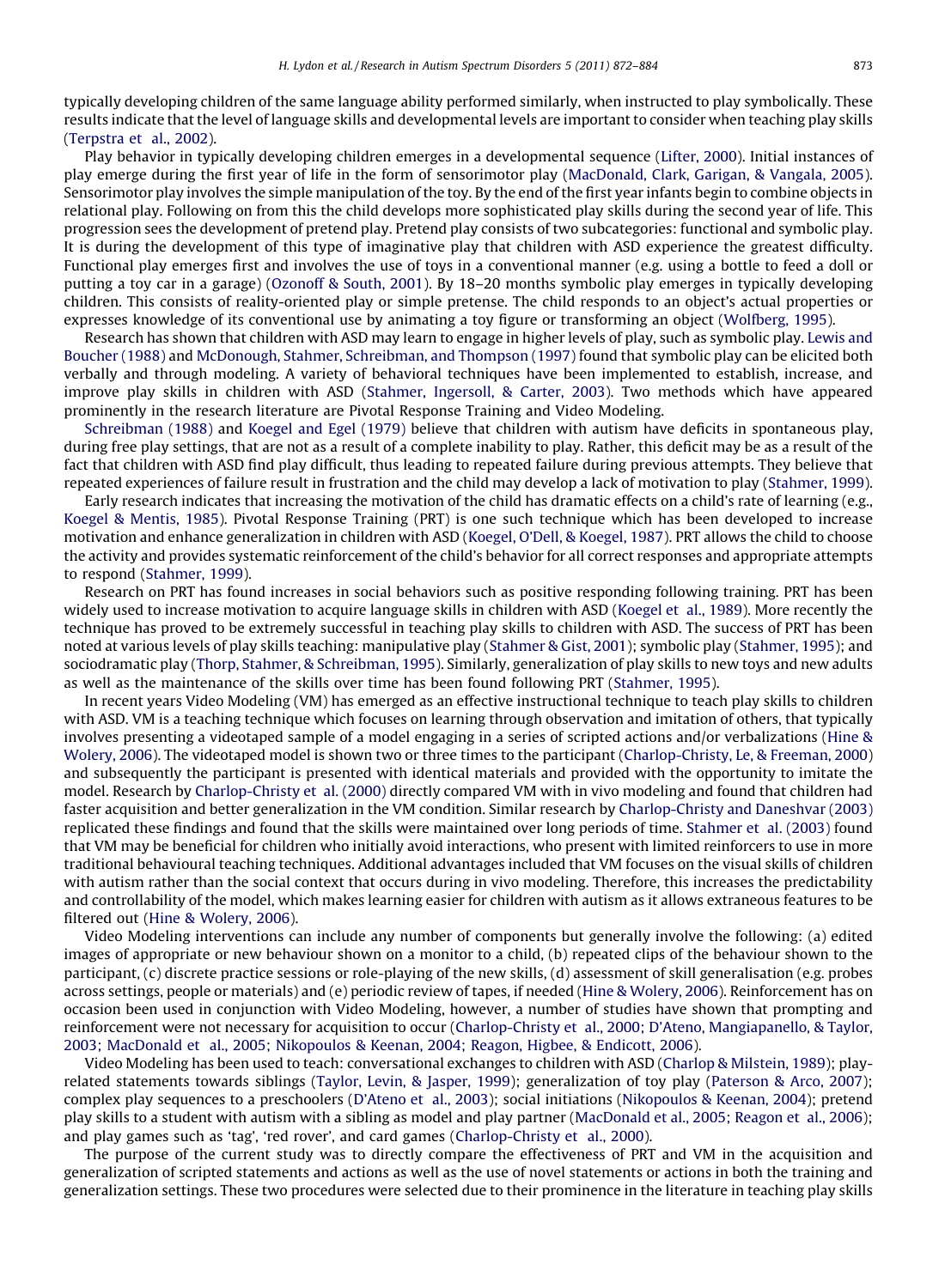to children with autism. PRT represents a longstanding multi-component intervention including modeling, reinforcement, and enhancing motivation whereas VM represents a more modern technique using visual cues through digital media. The aim of this study is to compare two contrasting approaches by comparing the naturalistic behavioural strategies of PRT which focuses on the child's motivation and naturally occurring contingencies to the more structured teaching approach of VM which focuses on the predictability and repeated presentation of target behaviours, for teaching independent play skills to children with Autism Spectrum Disorder.

#### 1. Method

#### 1.1. Inclusion criteria for participation and measures

Inclusion criteria were set to ensure that the participants had adequate language ability to commence instruction in pretend play skills. All participants were required to have a similar language ability to typically developing children age two years of age given that it is in the second year of development that pretend play skills emerge. Secondly, measures of autism severity and play skills were taken to verify that there were no differences between the participants on these variables prior to treatment.

Language assessment. The Verbal Comprehension and Naming Vocabulary subscales of the BAS-II ([Elliott, Smith, &](#page-12-0) [McCulloch, 1996](#page-12-0)) were administered to each participant to assess receptive and expressive language abilities. The BAS-II is a battery of tests of cognitive abilities, which index educational achievement. It is suitable for use with children and adolescents from 2 years 6 months to seventeen years, eleven months. These scales allow the calculation of an age equivalence score. The floor scores for age equivalence of 2 years and 6 months or below are: Verbal Comprehension (ability score 10–86) and Naming Vocabulary (ability score 10–65). This scale is validated on a British population and has been used in a wide range of diagnostic contexts and as an aid in identification, classification and selection of children with learning difficulties [\(Elliot, 1983, 1986](#page-12-0)).

Autism severity. The Autism Behavior Checklist (ABC; [Krug, Arick, & Almond, 1978\)](#page-13-0) was administered to the participant's classroom instructor to assess the participant's level of autism. The ABC is part of a broader tool, the Autism Screening Instrument of Educational Planning (ASIEP) ([Kurg et al., 1978\)](#page-13-0). It is designed to identify children with autism within a population of school-age children with severe disabilities, and can be used with children as young as 3 years of age. The ABC consists of a list of 57 questions based on the atypical behavior characteristics of children suspected of having autism. The questions are divided into five categories: sensory, relating, body and object use, language and social and self help. The respondent provides yes or no responses to each question and the participant receives a score of 1–4 for yes responses. The ABC accurately identifies 92% of children with autism presenting with overall scores equal to or greater than 49 points [\(Marteleto & Pedromonico, 2005](#page-13-0)).

Play skills. The Preschool Play Behavior Scale (PPBS; [Coplan & Rubin, 1998](#page-12-0)) is a teacher rating scale designed to assess the multiple forms of young children's solitary behaviours. The PPBS is an 18 item rating scale which evaluates social and nonsocial behaviors during peer play. This scale consists of items for five play factors including; reticent behavior, solitarypassive behavior, solitary-active behavior, social play and rough and tumble play. Each item is rated on a five point Likert scale to determine how often the participant typically engages in the behaviour (never, hardly ever, sometimes, often, very often). To score the measure, the relevant items for each factor are summed to provide the participant with a score for each of the five factors. The PPBS was administered to the participant's classroom instructor to assess social play behavior. The internal consistency of this scale is above .80.

### 1.2. Participants

All 5 participants had an independent diagnosis of Autistic Disorder (AD) which met the criteria outlined in the DSM-IV-TR, by an Irish Clinical Psychologist independent of the study.

Participant 1 was a boy aged 3 years ten months at the time of the study. He had a Developmental Quotient of 85, as measured by the Bayley Scale of Infant Development-revised [\(Bayley, 1993\)](#page-12-0) by an Irish Clinical psychologist independent of the study. Participant 1 had an autism severity rating of 83 as measured by the Autism Behavior Checklist (ABC; [Kurg et al.,](#page-13-0) [1978](#page-13-0)) which was completed by a staff member who had known the participant for a minimum of at least six months. Participant 1 attended an Applied Behavior Analysis preschool, and had an expressive vocabulary age equivalent of 3 years and 1 month (ability score 74), as measured by the Naming Vocabulary subscale of the British Ability Scales (BAS II; [Elliott et](#page-12-0) [al., 1996](#page-12-0)) and a receptive vocabulary age equivalent of 2 years 7 months (ability score 88), as measured by the Verbal Comprehension subscale of the BAS II, which was administered by the experimenter prior to commencing the study. Participant 1 utilized three- to four -word sentences to request (e.g. I want train) and three word sentences to label items (e.g. It's a ball). Participant 1 engaged in solitary play which was off a constructive, exploratory and functional nature. Participant 1 was scored on the PPBS for Solitary passive play, Solitary active play, Social play, and Rough and tumble play (17, 9, 15, and 5 respectively).

Participant 2 was a boy aged 6 years and 1 month at the time of the study. He had an IQ test score of 55, as measured by the Wechsler Preschool and Primary Scale of Intelligence 3rd Edition (WPPSI-III; [Wechsler, 2002](#page-13-0)) by an Irish Clinical Psychologist independent of the study. Participant 2 had an autism severity rating of 72 as measured by the ABC, which was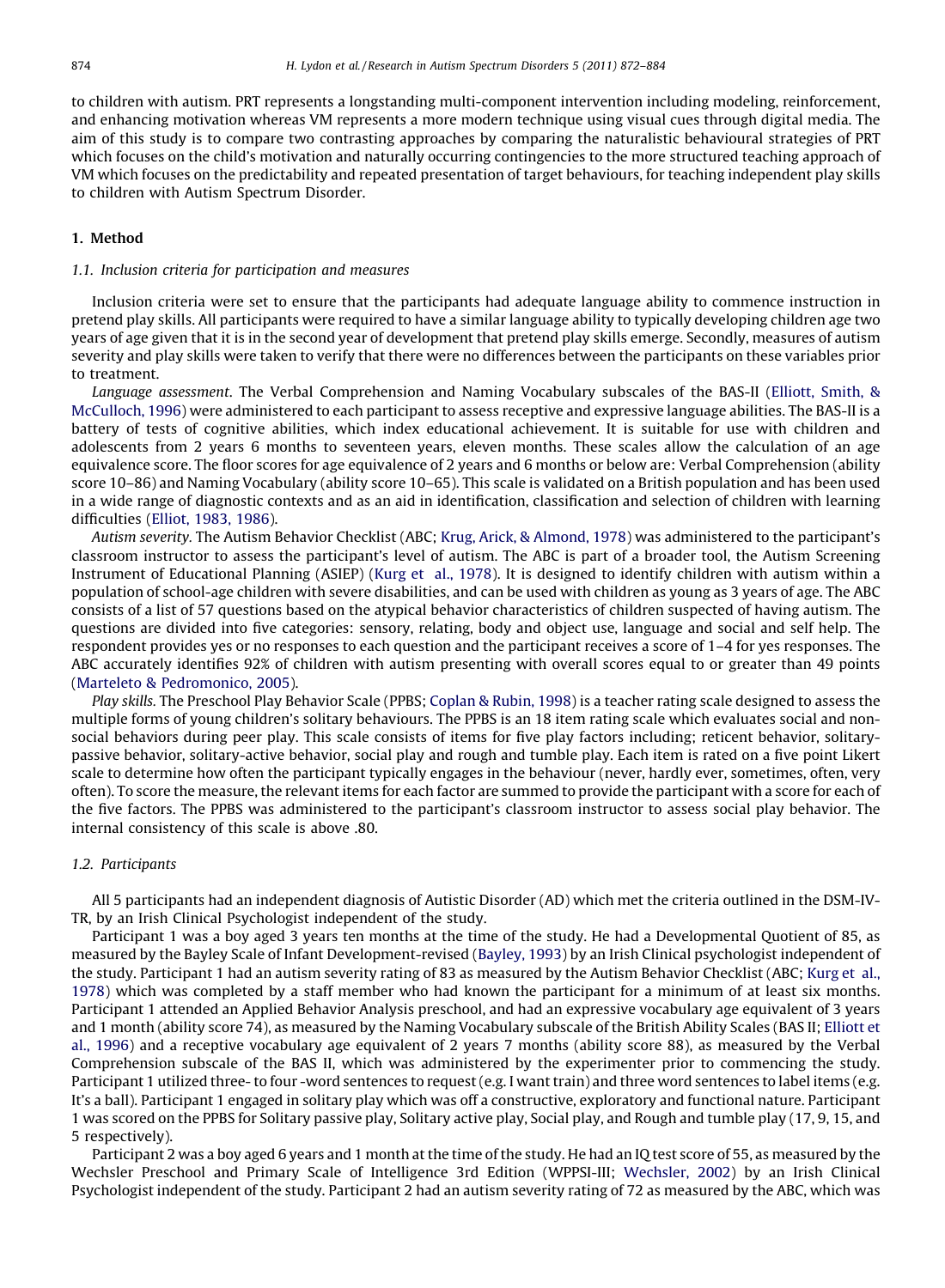completed by a staff member who had known the participant for a minimum of at least six months. He was characterised by his teacher and family as socially unresponsive. Participant 2 attended an Applied Behavior Analysis preschool, and had an expressive vocabulary age equivalent of 3 years and 1 month (ability score 74), as measured by the Naming Vocabulary subscale of the BAS II and a receptive vocabulary age equivalent of 2 years 6 months (ability score 66) as measured by the Verbal Comprehension subscale of the BAS II, which was administered by the experimenter prior to commencing the study. Participant 2 utilized three- to four -word sentences to request (e.g. I want juice please), and three word sentences to label items (e.g. It's a car). Participant 2 refrained from engaging in play activities when presented with the opportunity, he remained unoccupied or observed other children playing. Participant 2 was scored on the PPBS for Solitary passive play, Solitary active play, Social play, and Rough and tumble play (4, 2, 6, and 2 respectively).

Participant 3 was a boy aged 5 years and 8 months at the time of the study. He had an IQ test score of 59, as measured by the Stanford-Binet Intelligence Scales 5th Edition [\(Roid, 2003\)](#page-13-0) by an Irish Clinical Psychologist independent of the study. Participant 3 had an autism severity rating of 74 as measured by the ABC which was completed by a staff member who had known the participant for a minimum of at least six months. Participant 3 attended an Applied Behavior Analysis preschool, and had an expressive vocabulary age equivalent of 3 years and 4 months (ability score 78), as measured by the Naming Vocabulary subscale of the BAS II and a receptive vocabulary age equivalent of 3 years 4 months (ability score 102), as measured by the Verbal Comprehension subscale of the BAS II, which was administered by the experimenter prior to commencing the study. Participant 3 utilized full sentences to request (e.g. I want the airplane please) and used three- to four- word sentences to label items (e.g. It's a brown dog). Participant 3 engaged in solitary play which was off a constructive, exploratory and functional nature. Participant 3 was scored on the PPBS for Solitary passive play, Solitary active play, Social play, and Rough and tumble play (15, 6, 14, and 3 respectively).

Participant 4 was a boy aged 5 years 6 months at the time of the study. He had an IQ test score of 104, as measured by the Stanford-Binet Intelligence Scales 5th Edition ([Roid, 2003\)](#page-13-0) by an Irish Clinical Psychologist independent of the study. Participant 4 had an autism severity rating of 93 as measured by the ABC, which was completed by a staff member who had known the participant for a minimum of at least six months. Participant 4 attended an Applied Behavior Analysis preschool, and had an expressive vocabulary age equivalent of 3 years and 7 months (ability score 83), as measured by the Naming Vocabulary subscale of the BAS II and a receptive vocabulary age equivalent of 3 years 1 month (ability score 97), as measured by the Verbal Comprehension subscale of the BAS II, which was administered by the experimenter prior to commencing the study. Participant 4 utilized full sentences to request (e.g. Can I have a drink of juice please) and used threeto four- word sentences to label items (e.g. It's a white bus). Participant 4 engaged in solitary play which was off a constructive, exploratory and functional nature. He was characterized by his teacher as not engaging in group play settings. Participant 4 was scored on the PPBS for Solitary passive play, Solitary active play, Social play, and Rough and tumble play (15, 3, 10, and 2 respectively).

Participant 5 was a boy aged 4 years 6 months at the time of the study. He had an IQ test score of 72, as measured by the BAS by an Irish Clinical Psychologist independent of the study. Participant 5 had an autism severity rating of 50 as measured by the ABC, which was completed by a staff member who had known the participant for a minimum of at least six months. Participant 5 attended an Applied Behavior Analysis school, and had an expressive vocabulary age equivalent of 4 years and 4 months (ability score 92), as measured by the Naming Vocabulary subscale of the BAS II and a receptive vocabulary age equivalent of 2 years 6 months (ability score 80), as measured by the Verbal Comprehension subscale of the BAS II which was administered by the experimenter prior to commencing the study. Participant 5 utilized six- to seven -word sentences to request (e.g. I want the big red cup please) and three- to four- words to label items (e.g. It's a tall tree) but presented with difficulty in the use of pronouns (e.g. mine/yours). Participant 5 engaged in solitary play which was off a constructive, exploratory and functional nature. He was characterised by his teacher and family as socially unresponsive. He is reported to have spent free-play sessions sitting alone manipulating objects. Participant 5 was scored on the PPBS for Solitary passive play, Solitary active play, Social play, and Rough and tumble play (9, 3, 6, and 3 respectively).

#### 1.3. Experimental design

All participants were exposed to both conditions: Condition 1 (Video Modeling) and Condition 2 (Pivotal Response Training). Assignment to the sequence of conditions was necessary to ensure that the presentation of the training procedures were presented in a counterbalanced fashion to minimise carry over effects. Participant names were written on paper and chosen at random. Participants 1, 2, and 3 were assigned to Condition 1 first followed by Condition 2 (Sequence 1), while Participants 4 and 5 were assigned to Condition 2 first followed by Condition 1 (Sequence 2).

#### 1.4. Settings and training materials

Training took place in a room in the participants' school. The generalization setting was the play area of the participant's own classroom. Video models were acquired from the New England Centre for Children (NECC). NECC provide a play curriculum which instructs children with ASD to acquire play skills according to the typical developmental sequence. The curriculum provides a wide range of video models suitable for all levels of play development including toy construction, simple toy play, pretend play, and socio-dramatic play. The video models provide an appropriatemodel of play actions and verbalizations which can be imitated using identical toys. One video model was selected per participant, to be used during the study.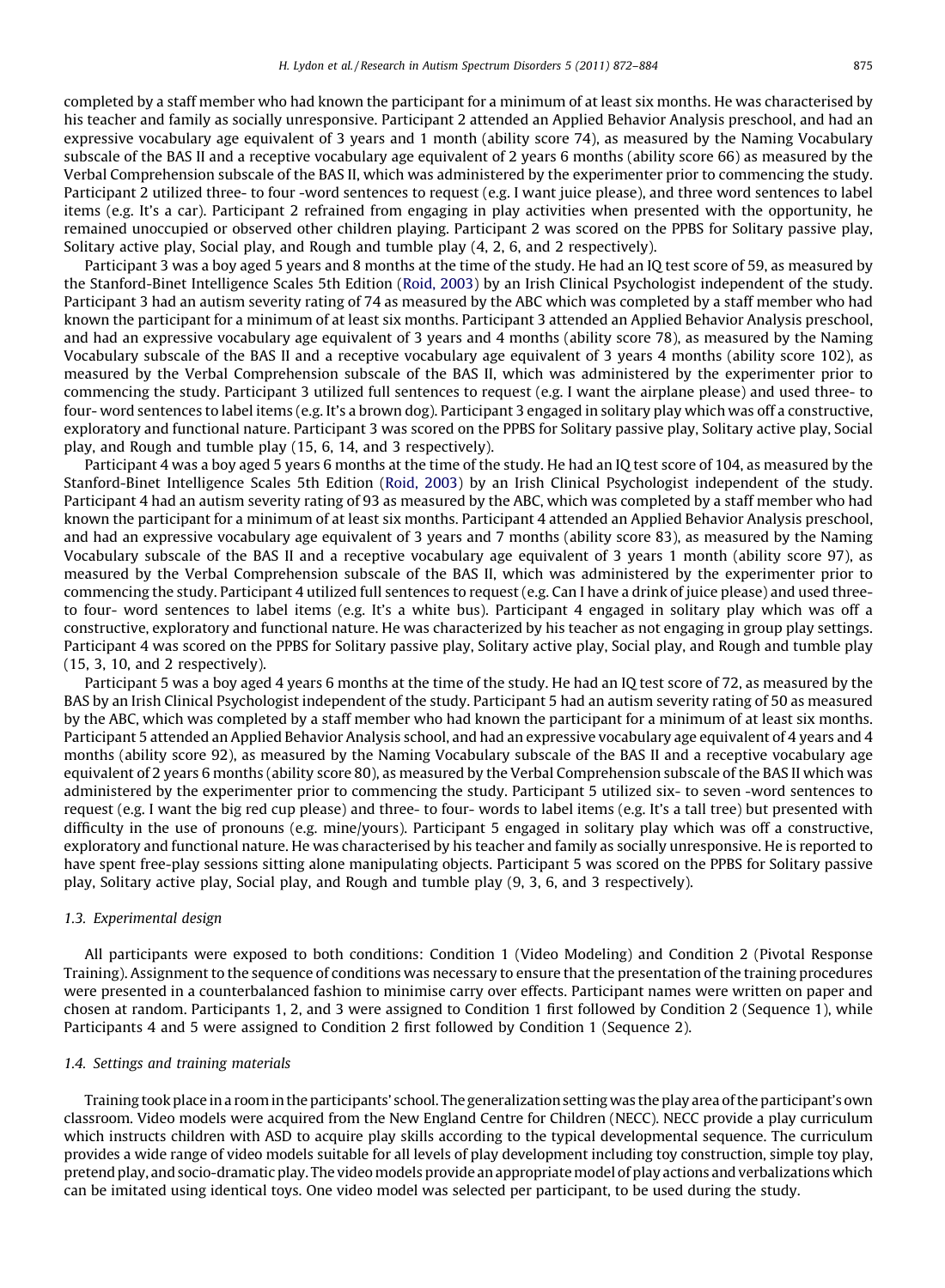The VM training toys were identical to those in the video model (e.g. a circus by Fisher Price<sup>®</sup> Little People). Training toys for PRT were toys identified to be preferred by the participant (e.g. Barney zoo, Peppe Pig Playground Pals, etc.). All toys were acquired for the purpose of the study and were novel to all the participants at the outset of the study.

#### 1.5. Video measures

Each participant was videotaped before treatment (Baseline probe) and after each treatment (follow-up probes). The video taping took place in both the generalization and training settings, with the participant and the experimenter present. These video segments were 4 minutes in duration. All probe sessions were videotaped. The toys used during videotaped sessions were the toys used during play skills training. No other toys were available. Data were collected on the duration of interaction with toys, the number of play actions and verbalizations appropriate to the play theme.

#### 1.6. Dependent measures

The participants' responses were scored from video footage taken during baseline and follow-up probes. The number of verbalizations and play actions, as well as scripted and unscripted play actions and verbalizations were scored for all sessions. The dependent measures were the duration of interaction with toys, the number of scripted and unscripted play verbalizations during VM and the number of play verbalizations during PRT as well as the number scripted and unscripted play actions during VM and the number of play actions during PRT.

The duration of interaction with toys was defined as the duration in which the participant used an object in a manner for which it was intended, where one response lead to or preceded another in the accomplishment of some project or task. For example, pushing a police car while making an appropriate car sound.

Play actions were defined as motor responses which resulted in a change in the environment (e.g. pushing a car, or moving a character to another location) which were appropriate to the context of the toy and context. Scripted play actions were defined as motor responses that matched the actions of the video model and resulted in the same change in the environment as seen in the model. Unscripted play actions included actions which were not modelled in the video script but which were appropriate to the context of the toy.

Play verbalizations were defined as any verbalization which was appropriate to the play context and included statements made by the figurines or sounds associated with their actions. Scripted verbalizations were defined as those verbalizations that matched those from the video model. A verbalization was scored as a scripted verbalization if the participant verbally stated all of the words in the script from the video model. In addition, verbalizations that were similar to the modelled response but not identical were also scored (e.g. for participants who typically only used three to four word sentences, verbalizations which included three- to four-word statements were accepted). This included the substitution or omission of a word (e.g. 'Wee, it's scary!' instead of 'Wee, this is scary'). Unscripted verbalizations were any play related phrases presented in a full sentence which were appropriate to the context (e.g. 'This car goes fast!') However, the occurrence of verbal statements in the absence of related play actions, such as talking about objects not in view or unrelated to play or making sounds with no corresponding play action, were not recorded as appropriate play. Similarly, repetitions of prior verbalizations were not scored.

During VM and PRT training sessions data was gathered on each participants responses. During VM data was gathered on play actions and play verbalizations. Play actions were defined as motor responses that matched the actions of the video model and resulted in the same change in the environment as seen in the model. Play verbalizations were defined as those verbalizations that matched those from the video model. A verbalization was scored as a scripted verbalization if the participant verbally stated all of the words in the script from the video model. In addition, verbalizations that were similar to the modelled response but not identical were also scored (e.g. for participants who typically only used three to four word sentences, verbalizations which included three- to four-word statements were accepted).

During PRT data was gathered on independent play actions, prompted play actions, independent play verbalizations and prompted play verbalizations.

Independent play actions were defined as independent motor responses emitted by the participant which resulted in a change in the environment (e.g. pushing a car, or moving a character to another location) which were appropriate to the context of the toy and context. Prompted play action were defined as a motor response emitted by the participant which was modelled by the experimenter, this resulted in imitation by the participant which resulted in a change in the environment.

Independent play verbalizations were defined as any verbalization which was appropriate to the play context and included statements made by the figurines or sounds associated with their actions. A prompted play verbalization was scored if the participant verbally stated all of the words modelled by the experimenter. In addition, verbalizations that were similar to the modelled response but not identical were also scored (e.g. for participants who typically only used three to four word sentences, verbalizations which included three- to four-word statements were accepted).

#### 1.7. Baseline

Baseline measures were obtained prior to play skills teaching. The experimenter administered the standardized assessments to the participant and the PPBS and ABC were administered to classroom instructors. Baseline video probes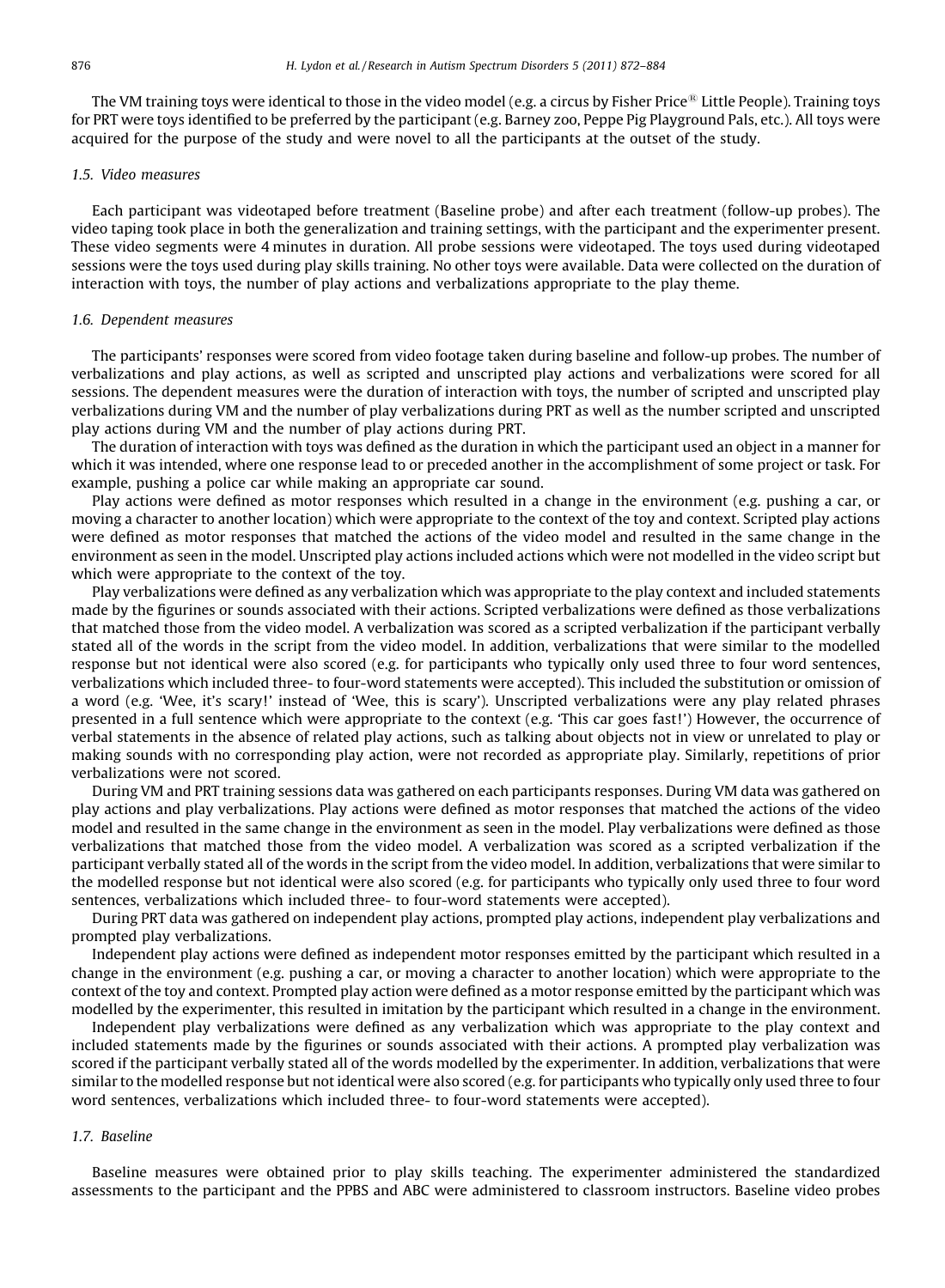were also obtained. The experimenter entered the room with the participant. The toys were arranged on the floor in the middle of the room. The materials available consisted of the toys used in the play skills training conditions. The session began with the experimenter instructing the participant to 'Go and play'. The experimenter stood behind the participant, and did not provide any additional instructions, reinforcement, prompts or corrections during baseline. The participant was given 4 minutes of free play with the toys. If the participant tried to leave the area before the 4 minutes finished, they were redirected back to the play materials. Data were collected on the duration of interaction with toys, the number of play actions and verbalizations appropriate to the play theme. Baseline probes were taken in the training and generalization settings.

### 1.8. Play skills training

Video Modeling. Video Modeling consisted of: (a) edited images of new behaviour shown on a monitor to a child, (b) repeated clips of the behaviour shown to the participant, (c) discrete practice sessions of the new skills, and (d) assessment of skill generalisation (e.g. probes across settings). The participant entered the training setting with the experimenter. The training setting included a television located on a small table and a chair approx. 3 feet from the screen; the toy required for training was situated on the floor in the centre of the room. Treatment sessions were conducted twice daily. Participants received amaximum of two sessions per day, until criteria were achieved. The participantwas instructed to 'Watch the T.V.'. The participant was shown the video model twice. The video model consisted of a video segment, 1 and a half minutes in duration, and consisted of twelve actions and verbalizations which were made by animal figurines (e.g. Action: Move through curtains, Verbalization: ''Step right up to the world's most amazing animal show'').

Following this the participant was instructed to 'Go and Play'. The participant did not receive instructions, prompts, or reinforcement during play. The participant was allowed 4 minutes to play. During play the experimenter gathered data on the number of scripted actions and verbalizations. The Video Modeling training continued until the participant reached mastery criterion. Mastery criterion was the emission of 90% of the scripted actions and verbalizations demonstrated by the video model. Training was discontinued following 10 sessions if none of the scripted actions or verbalizations were recorded, or following 15 sessions during which the 90% criterion was not achieved.

Pivotal Response Training. The participant entered the training setting with the experimenter. The training setting was the same as that used for Video Modeling. The toys required for training were situated on the floor in the centre of the room. Each child was presented with three toys during each PRT session. Toys for each child were selected based on an informant-based preference assessment carried out by the class teacher. Treatment sessions were conducted two to three times daily for half hour sessions, until 10 hours of training was achieved. Training was carried out in accordance with the Pivotal Response Training manual by [Koegel et al. \(1989\)](#page-13-0). The treatment was modified to use symbolic pretend play as the target behavior instead of language. Thus, the experimenter required the participants to engage in symbolic play in order to gain access to the toys.

The following parameters were emphasized during treatment: (a) the experimenter presented toys according to the participant's selection of a preferred toy (by eye gaze, touching, or verbal request); (b) the toyswere varied frequently, according to the participant's interest, thus ensuring motivation and enhanced performance of the participants; (c) the experimenter used turn taking with the toys to provide models of symbolic play actions and verbal statements, this also enabled the experimenter to control the pace of training; (d) if the participant failed to respond, the experimenter played with the toy and modelled the response again; (e) reinforcement was provided for both exact imitation of the experimenter model or an approximation of the modelled behavior; (f) the participant's response was reinforced with the opportunity to play with the toy and receipt of praise; (g) play at lower levels (e.g., functional play) was interspersed with symbolic play to ensure success for the participant, to increase variation in play style and to reduce stereotyped play; and (h) as the participant improved with symbolic play, he was expected to engage inmore complex play. During play the experimenter gathered data on the number of actions independent or prompted and the number of verbalisations independent or prompted.

#### 1.9. Follow-up probes

Follow-up probes were obtained following the student achieving mastery criterion on each method of play skills training or reaching criterion to have training discontinued. Follow-up probes were similar to baseline probes. The experimenter entered the room with the participant. The toys were arranged on the floor in the middle of the room. The materials available consisted of the toys used during play skills training. During PRT follow-up probe only toys from the PRT sessions were available. Similarly, during VM follow-up probes only the toy from the VM sessions was available. The session began with the experimenter telling the participant to 'Go and play'. The experimenter stood behind the participant, and did not provide any additional instructions, reinforcement, prompts or corrections during baseline. The participant was given 4 minutes of free play with the toys. If the participant tried to leave the area before the 4 minutes finished, they were redirected back to the materials. Data were collected on the duration of interaction with toys, the number of play actions and verbalizations appropriate to the play theme. Follow-up probes were recorded in the in the training and generalization settings.

#### 1.10. Interobserver agreement

Interobserver agreement was determined by having a second observer, who independently and simultaneously recorded the frequency of duration of interaction with toys, as well as the number of play verbalizations and actions during Video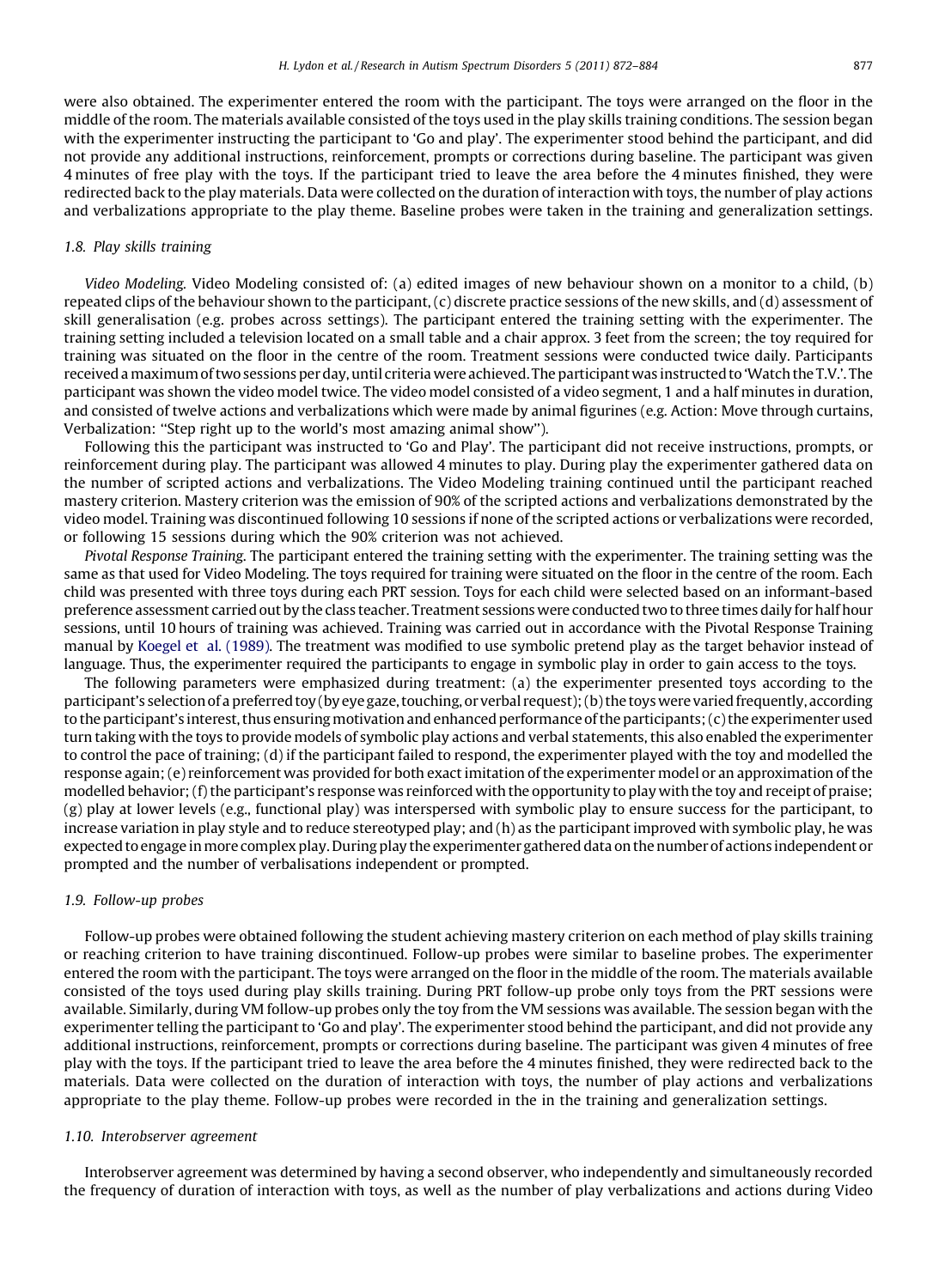Modeling and pivotal response probes. Interobserver agreement was calculated by dividing the total number of agreements by the total number of agreements and disagreements and multiplying by 100. Interobserver agreement was conducted for 50% of all probe sessions, with a mean agreement of 98.4% and a range of 91–100%.

#### 2. Results

#### 2.1. Preliminary analysis

Independent t-tests were conducted to examine differences between participant's baseline assessments of age, IQ, verbal comprehension and naming vocabulary, level of autism severity and the five types of play measured using the PPBS: reticent play, solitary-passive play, solitary-active play, social play, and rough and tumble play. For participant characteristics see Table 1.

No significant difference was found between age, IQ test scores, verbal comprehension, naming vocabulary and autism severity ratings for participants in Sequence 1 (Condition 1 followed by Condition 2) and Sequence 2 (Condition 2 followed by Condition 1. Similarly, no differences were found between reticent play, solitary-passive play, solitary-active play, social play, and rough and tumble play for participants in both sequences. Correspondingly, the results indicate that there were no significant differences in baseline measures between participants in Sequence 1 and Sequence 2 prior to play skills training.

All participants successfully completed 10 hours of PRT carried out in 20 half hour sessions. Participant responding during PRT is presented in [Fig. 1.](#page-8-0) Each Video Modelling session lasted approximately 8 minutes. Criterion for Video Modeling was set at 90% and was achieved by Participants 1 and 4 (see [Fig. 2\)](#page-9-0), following 80 minutes of VM. Training for Participants 2, 3 and 5 was discontinued having failed to reach the pre-determined criterion. Training for participant 2 was discontinued following 10 sessions (80 minutes of VM) with 0% acquisition of scripted actions and verbalizations. Training for Participants 3 and 5 was discontinued following 15 sessions (120 minutes of VM) without reaching the required 90% criterion. The highest rate of correct responding during Video Modeling for Participants 3 and 5 was 37% and 79% respectively (see [Fig. 2\)](#page-9-0).

#### 2.2. Play skills training

Four paired samples t-tests were conducted to compare baseline and follow-up probe scores for the number of play actions and verbalizations in both training and generalization environments for PRT. Similarly, four paired sample t-tests were conducted to compare baseline and follow-up probe scores for the number of play actions and verbalizations in both training and generalization environments for VM. [Fig. 3](#page-10-0) displays the number of actions and verbalizations emitted by each participant during baseline and follow-up probes for both VM and PRT.

Means, standard deviations and mean differences of the number of actions and verbalizations in baseline and follow-up probes for PRT and VM in both the training and generalization environments are presented in [Figs. 4 and 5.](#page-11-0)

Pivotal Response Training. A paired samples t-test compared the number of PRT baseline and follow-up probe actions in the training environments. Results indicate a significant difference between the number of play actions between baseline and follow-up probes in the training environment,  $t$  (4) = –6.86, p = .002. A second paired samples t-test compared the number of PRT baseline and follow-up probe verbalizations in the training environment. Results found that no significant difference existed between the number of play verbalizations between baseline and follow-up probes in the training environment,  $t$ (4) = -1.98, p = .119. The third paired samples t-test compared the number of PRT baseline and follow-up actions in the generalization environment. Results indicate a significant difference in the number of play actions between baseline and follow-up probe actions in the generalization environment,  $t$  (4) = -5.46, p = .005. The final paired samples t-test compared the number of PRT baseline and follow-up verbalizations in the generalization environment. Results found no statistical significance between the number of play verbalizations between baseline and follow-up probes in the generalization environment,  $t(4) = -2.64$ ,  $p = .058$ .

Video Modeling. A paired samples t-test compared the number of VM baseline and follow-up probe actions in the training environments. Results indicate a significant difference between the number of play actions between baseline and follow-up probes in the training environment,  $t$  (4) =  $-3.14$ , p = .035. A second paired samples t-test compared the number of VM baseline and follow-up probe verbalizations in the training environment. Results showed that no significant difference

Table 1

Baseline scores of participant characteristics including age, IQ test score, expressive language, receptive language and level of autism severity. Sequence 1 entailed Video Modeling followed by Pivotal Response training. Sequence 2 entailed Pivotal Response Training followed by Video Modeling.

|               | Age  | IQ test score | Age Equivalence     |                    | Autism severity | Sequence     |
|---------------|------|---------------|---------------------|--------------------|-----------------|--------------|
|               |      |               | Expressive language | Receptive language |                 |              |
| Participant 1 | 3:10 | 85            | 3:1                 | 2:6                | 83              | 1 (VM/PRT)   |
| Participant 2 | 6:1  | $50 - 55$     | 3:1                 | 2:6                | 72              | 1 (VM/PRT)   |
| Participant 3 | 5:8  | 59            | 3:4                 | 3:4                | 74              | 1 (VM/PRT)   |
| Participant 4 | 5:6  | 104           | 3:7                 | 3:1                | 93              | $2$ (PRT/VM) |
| Participant 5 | 4:6  | 72            | 4:4                 | 2:6                | 50              | $2$ (PRT/VM) |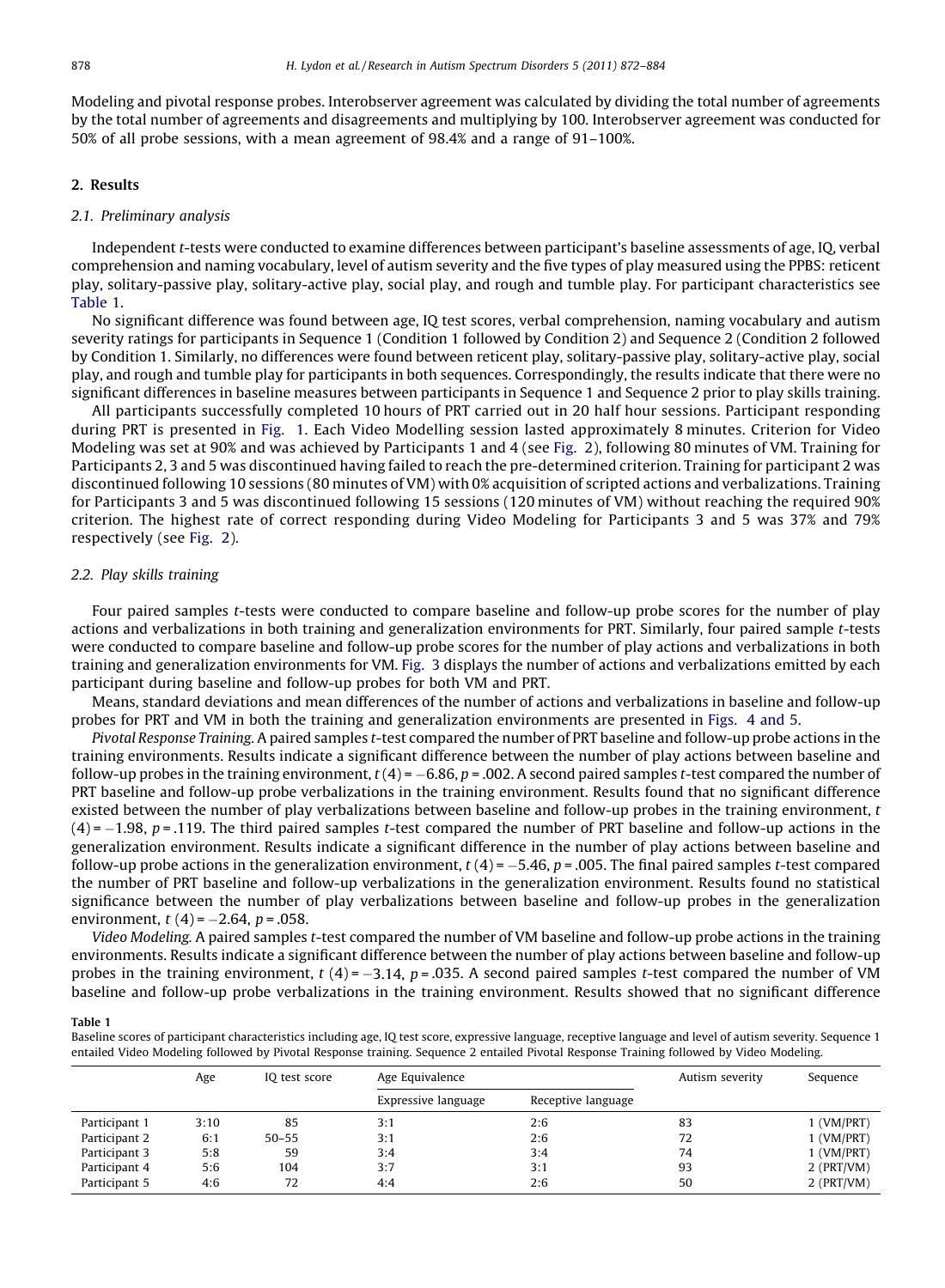

<span id="page-8-0"></span>

Fig. 1. Participant's independent responses to experimenter models for both play actions and verbalizations during Pivotal Response Training.

between the number of play verbalizations between baseline and follow-up probes in the training environment, t (4)= $-2.23$ , p=.089. The third paired samples t-test compared the number of VM baseline and follow-up actions in the generalization environment. Results indicate that there was no significant difference in the number of play actions between baseline and follow-up probes in the generalization environment, t  $(4)$  =  $-2.15$ , p = .098. The final paired samples t-test compared the number of VM baseline and follow-up verbalizations in the generalization environment. Results showed no statistical significance between the number of play verbalizations between baseline and follow-up probes in the generalization environment, *t* (4)= –2.18, *p* = .094.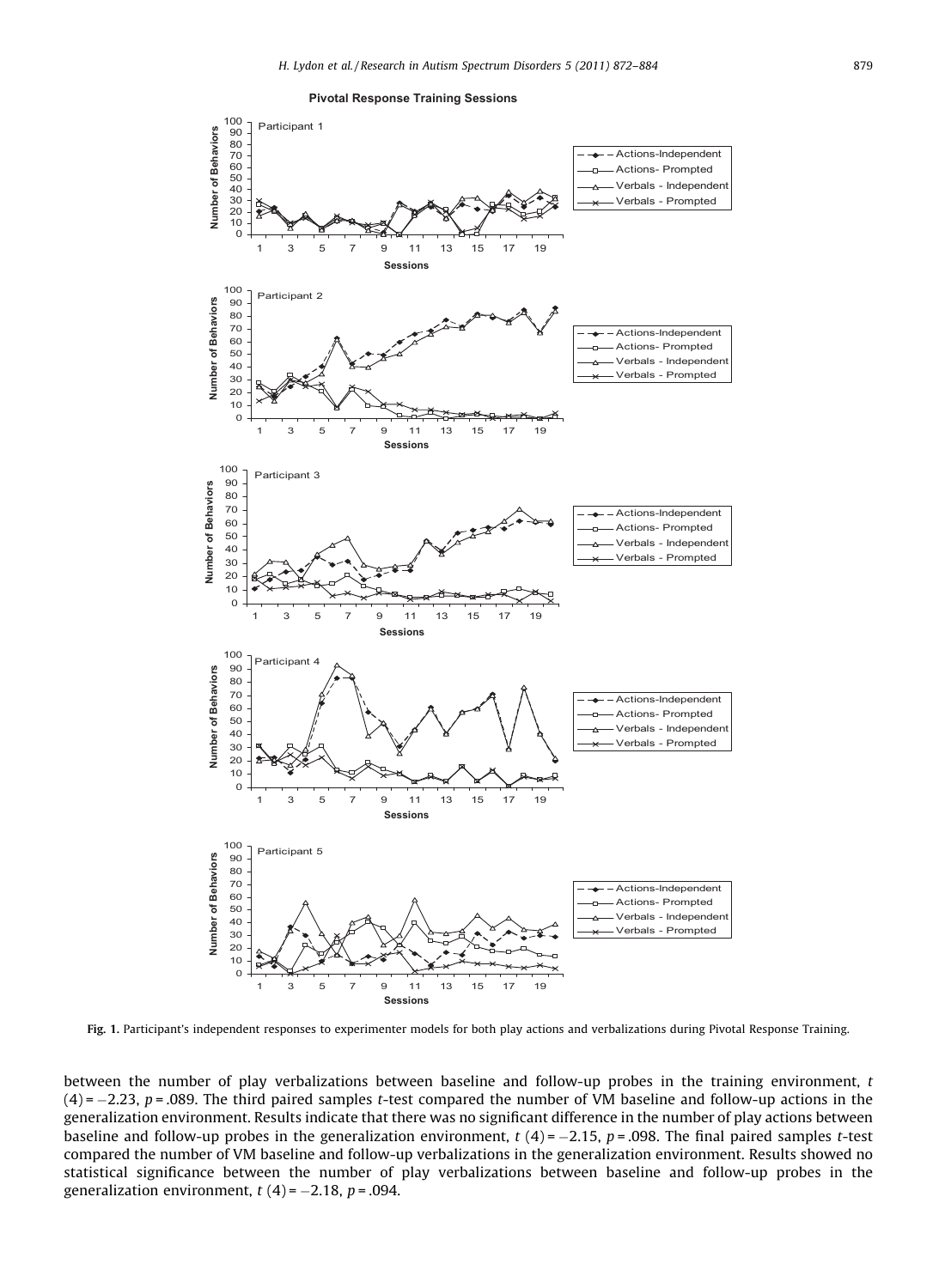<span id="page-9-0"></span>

Fig. 2. Participant's correct responses of scripted actions and scripted verbalizations during Video Modeling.

Duration of interaction with toys. Two paired samples t-test were carried out to compare the differences in the duration of interaction with training toys following PRT and VM training. A paired samples t-test compared the differences in mean duration of interaction with training toys in baseline and follow-up probes for VM. Results found no significant difference between the duration of interaction with the toys in baseline and follow-up probes,  $t(4)$  =  $-310$ , p = .772. Similarly, a paired samples t-test compared the differences in mean duration of interaction with training toys in baseline and follow-up probes for PRT. Results found no significant difference between the duration of interaction with the toys in baseline and follow-up probes,  $t(4) = -1.00$ ,  $p = .374$ .

Comparison of PRT and VM. Further to the analysis carried out to compare differences between baseline and follow-up probes an additional four paired t-test were carried out the investigate differences in the number of play actions and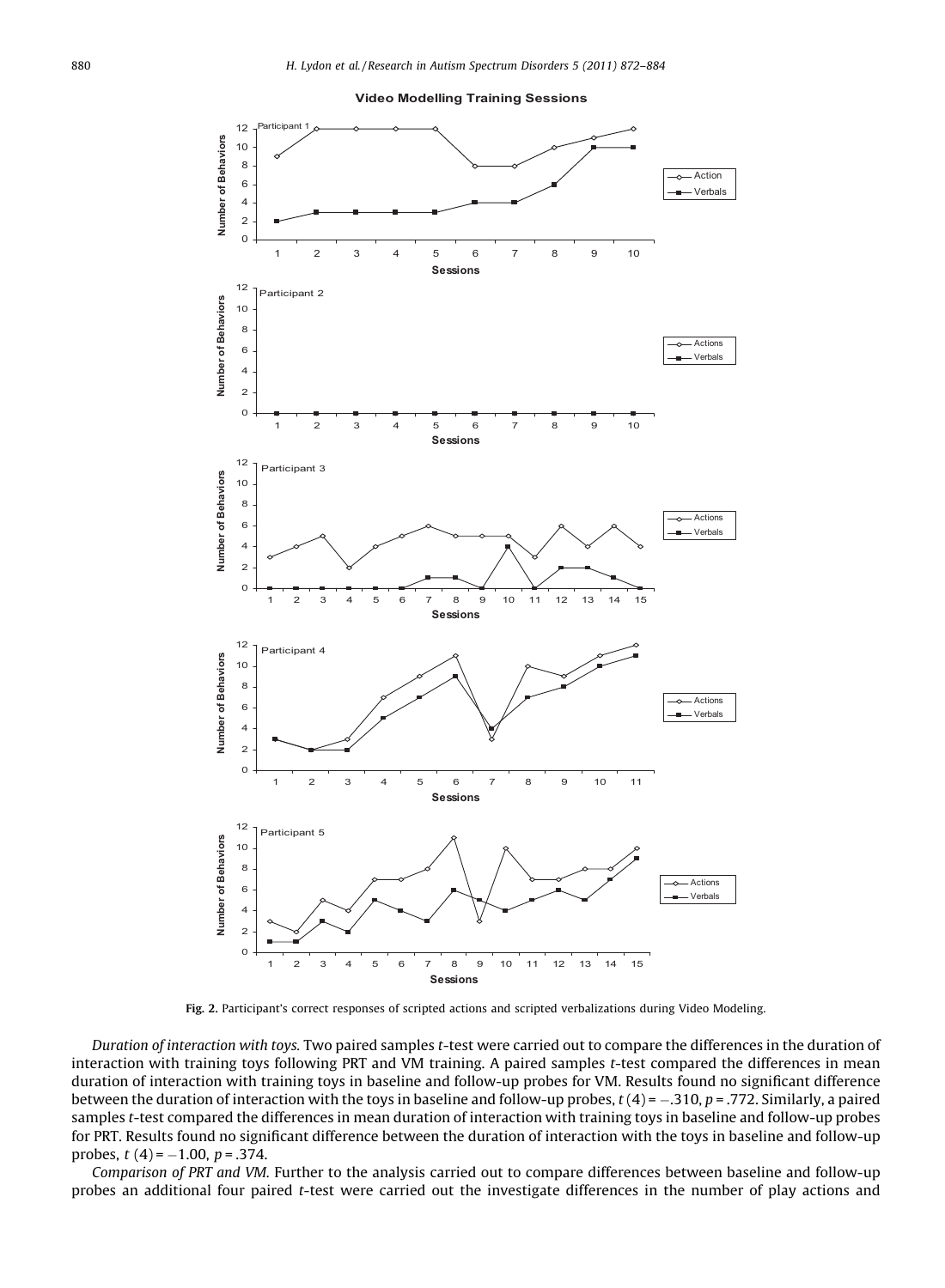<span id="page-10-0"></span>

Fig. 3. The number of play actions, scripted play actions, play verbalizations and scripted play verbalizations emitted during baseline and follow-up probes following Video Modeling (VM) and Pivotal Response Training (PRT) in both the training environment (TE) and generalization environments (GE).

verbalizations between Pivotal Response Training and Video Modeling. For this analysis the mean differences in the number of play responses between baseline and follow-up probes were used for each participant. Fig. 3 shows the number of baseline and follow-up actions and verbalizations emitted by each participant.

A paired samples t-test compared the mean differences in the number of play actions between PRT and VM in the training environments. Results indicate that there is no significant difference between the number of play actions between PRT and VM in the training environment,  $t$  (4) = 1.91, p = .129. A second paired samples t-test compared the mean differences in the number of play verbalizations between PRT and VM in the training environment. Results found that no significant difference existed between the number of play verbalizations between PRT and VM in the training environment, t (4) =  $-.466$ , p = .666.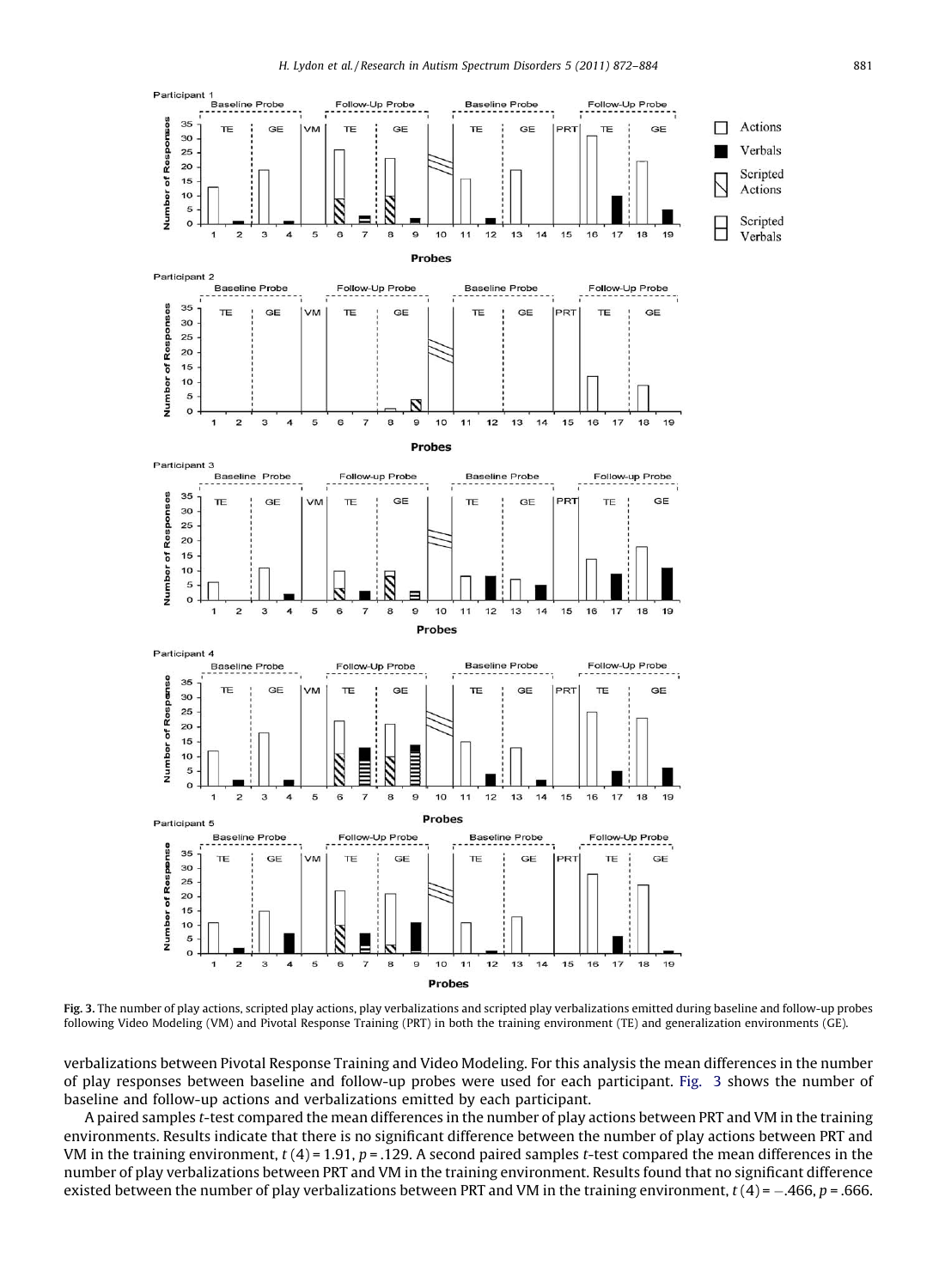

<span id="page-11-0"></span>

Fig. 4. The means, standard deviation for play actions and verbalizations in both baseline and follow-up probes for Pivotal Response Training (PRT) and Video Modeling (VM) in the training environment.



#### **Generalization Environment**

Fig. 5. The means, standard deviation for play actions and verbalizations in both baseline and follow-up probes for Pivotal Response Training (PRT) and Video Modeling (VM) in the generalization environment.

The third paired samples t-test compared the mean differences in the number of play actions between PRT and VM in the generalization environment. Results indicate that there was a significant difference in the number of play actions between PRT and VM in the generalization environment,  $t$  (4) = 3.09, p = .037. It was found that PRT resulted in a statistically significant greater number of play actions in the generalization environment compared to VM. The final paired samples t-test compared the mean differences in the number play verbalizations between PRT and VM in the generalization environment. Results found no statistical significance between the number of play verbalizations between PRT and VM in the generalization environment,  $t(4)$ = –.383,  $p$  = .721.

To conclude eight independent t-tests were carried out to compare if participants responding differed depending on whether they received Sequence 1 or Sequence 2. The eight independent *t*-tests compared the mean differences of play actions and play verbalizations in Pivotal Response Training and Video Modeling in both the training and generalization environments. All 8 independent t-test were non-significant which indicates that the sequence of treatment had no effect on the number of play actions or verbalizations emitted by participants.

## 3. Discussion

Results of the current study found that children with ASD who have sufficient language skills can increase their pretend play skills through Pivotal Response Training and Video Modeling. The results show that Pivotal Response Training had a significant increase in the number of play actions emitted by the participants in the follow-up probe compared to the baseline probe in the training environment. In this condition participants showed a mean difference between probes of 11.6 actions. Correspondingly, analysis of Video Modeling found that there was a similar significant increase in the number of play actions emitted by participants in the follow-up probe compared to the baseline probe in the training environment. However, this increase was smaller in magnitude with a mean difference between probes of 7.6 actions. In the generalization environment it was found that Pivotal Response Training also had a significant increase in the number of play action emitted by the participants in the follow-up probe compared to the baseline probe, with an increase of 9.2 actions. However, this was not found for Video Modeling. Neither Pivotal Response Training nor Video Modeling condition showed a significant increase in the number of play verbalizations emitted in training or generalization environments. Finally, in a comparison of the mean differences between Pivotal Response Training and Video Modeling a significant difference was found between the number of play actions emitted by participants in the generalization environments. Results show that Pivotal Response Training resulted in a significantly greater number of play actions than Video Modeling.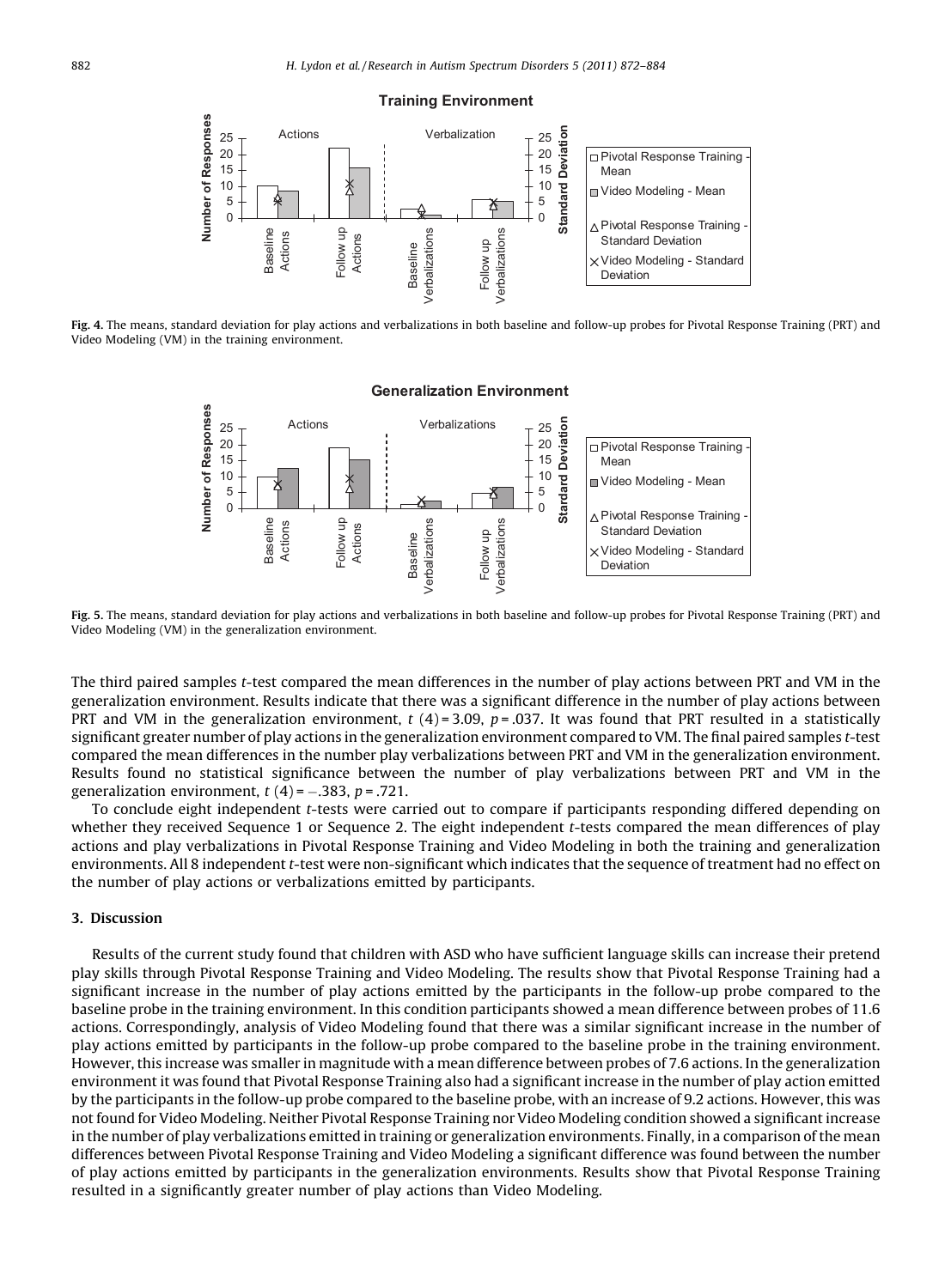<span id="page-12-0"></span>These results support earlier findings that Pivotal Response Training can result in increases in social behaviors such as play skills (e.g., [Stahmer, 1995\)](#page-13-0). [Stahmer \(1995\)](#page-13-0) found that Pivotal Response Training lead to generalization of play skills to new toys, adults and settings, as well as the maintenance of the skills over time. Thus, these findings are in accordance with [Koegel et al. \(1987\)](#page-13-0) and [Stahmer \(1995\)](#page-13-0) indicating that Pivotal Response Training is an effective method for increasing motivation and enhancing generalization in children with ASD by reinforcing correct responses and appropriate attempts to respond.

The current study was the first direct comparison of Pivotal Response Training and Video Modeling. However, previous comparison studies have been conducted by Charlop-Christy et al. (2000) and Charlop-Christy and Daneshvar (2003) to directly compared Video Modeling with in vivo modeling. Both studies found that children showed faster acquisition and better generalization in the Video Modeling condition. This study also found that Video Modeling led to a significant increase in the number of play actions emitted by participants following training in the training environment. However, in contrast to these findings the current study found no significant increase between the number of play actions or verbalizations emitted by participants from baseline to follow-up probes in the generalization environment.

In much of the previous research on Video Modeling (e.g., Charlop-Christy & Daneshvar, 2003; Charlop-Christy et al., 2000) researchers refer to the faster acquisition achieved by Video Modeling. From the research carried out it is clear that Video Modeling was successful at increasing the number of play actions emitted by participants in the follow-up probe in the training environment. Similarly, it is noted that Video Modeling training is short in duration, with videotaped models being brief and easy to implement, therefore this may be an advantage within a classroom setting. However, it must be noted that the 90% criterion for Video Modeling was only successfully completed by two of the five participants. In contrast, all participants completed the 10 hours of Pivotal Response Training. The implementation of Pivotal Response Training was found to be more time consuming than Video Modeling as sessions were a half-hour in duration.

The current research aimed to directly compare the effectiveness of Pivotal Response Training and Video Modeling in the acquisition and generalization of play actions and verbalizations. The current findings indicate that both Pivotal Response Training and Video Modeling were effective at increasing play actions in the training environment, with greater mean differences resulting from Pivotal Response Training. Similarly, a significant increase in the number of play actions in the generalization environment was only evident from Pivotal Response Training.

One limitation of the current study was that a criterion for discontinuation had to be set for the Video Modeling training. A second limitation of the study was that no criterion was set for Pivotal Response Training. The findings from the present study raise some suggestions for possible future research. Primarily, more comparison studies should be carried out to verify the findings of the current study. In the current study the two interventions required varying durations of input. Future research could examine if generalization was correlated with duration of intervention by comparing the same duration of intervention under both conditions. Similarly, future research could investigate why comparable increases in play verbalizations were not observed in accordance with increases in play actions, as well as looking at the complexity of play. The current study compared Pivotal Response Training and Video Modeling in the teaching of pretend play skills, future research could investigate these two teaching methods on various levels of play skills (e.g. toy construction or socio-dramatic play). Similarly, future research could examine the combined effectiveness of the use of these intervention (e.g. by using Video Modeling to teach initial object manipulation and then using Pivotal Response Training to establish generalization.

To conclude, Pivotal Response Training and Video Modeling were both found to be effective means of increasing pretend play actions in children with ASD. However, Pivotal Response Training showed a greater increase in the number of play actions observed. In addition, Pivotal Response Training showed significant increases in generalization as well as in the training environment. The current findings add to the success of Pivotal Response Training in teaching play skills at various developmental levels to children with ASD.

#### References

American Psychiatric Association. (2000). Diagnostic and statistical manual of mental disorders (4th ed., text rev.). Washington, DC: Author.

Baron-Cohen, S. (1987). Autism and symbolic play. British Journal of Developmental Psychology .

- Bates, E. (1979). The emergence of symbols: Cognitive and communication in infancy. New York: Academic Press.
- Bayley, N. (1993). Bayley Scales of Infant Development (2nd ed.). San Antonio, TX: The Psychological Corporation.
- Charlop, M. H., & Milstein, J. P. (1989). Teaching autistic children conversational speech using video modeling. Journal of Applied Behavior Analysis, 22, 275–285. Charlop-Christy, M. H., & Daneshvar, S. (2003). Using video modeling to teach perspective taking to children with autism. Journal of Positive Behavior Interventions, 5, 12–21.

Coplan, R. J., & Rubin, K. H. (1998). Exploring and assessing non-social play in the preschool: The development and validation of the preschool play behavior scale. Social Development, 7, 72–91.

D'Ateno, P., Mangiapanello, K., & Taylor, B. A. (2003). Using video modeling to teach complex play sequences to a preschooler with autism. Journal of Positive Behavior Interventions, 5, 5–11.

Dauphin, M., Kinney, E. M., & Stromer, R. (2004). Using video-enhanced activity schedules and matrix training to teach sociodramatic play to a child with autism. Journal of Positive Behavior Interventions, 6, 238–250.

Elliot, C. D. (1983). The British Ability Scales: Introductory handbook, technical handbook and manuals for administration and scoring. Windsor: National Federation for Educational Research.

- Elliot, C. D. (1986). The factorial structure and specificity of the British Ability Scales. British Journal of Psychology, 77, 175.
- Elliott, C. D., Smith, P., & McCulloch, K. (1996). British Ability Scales II. Windsor: NSER-Nelson.

Hine, J. F., & Wolery, M. (2006). Using point of view video modeling to teach play to preschoolers with autism. Topics in Early Childhood and Special Education, 26, 83–93.

Charlop-Christy, M. H., Le, L., & Freeman, K. A. (2000). A comparison of video modeling with in vivo modeling for teaching children with autism. Journal of Autism and Developmental Disorders, 30, 537–552.